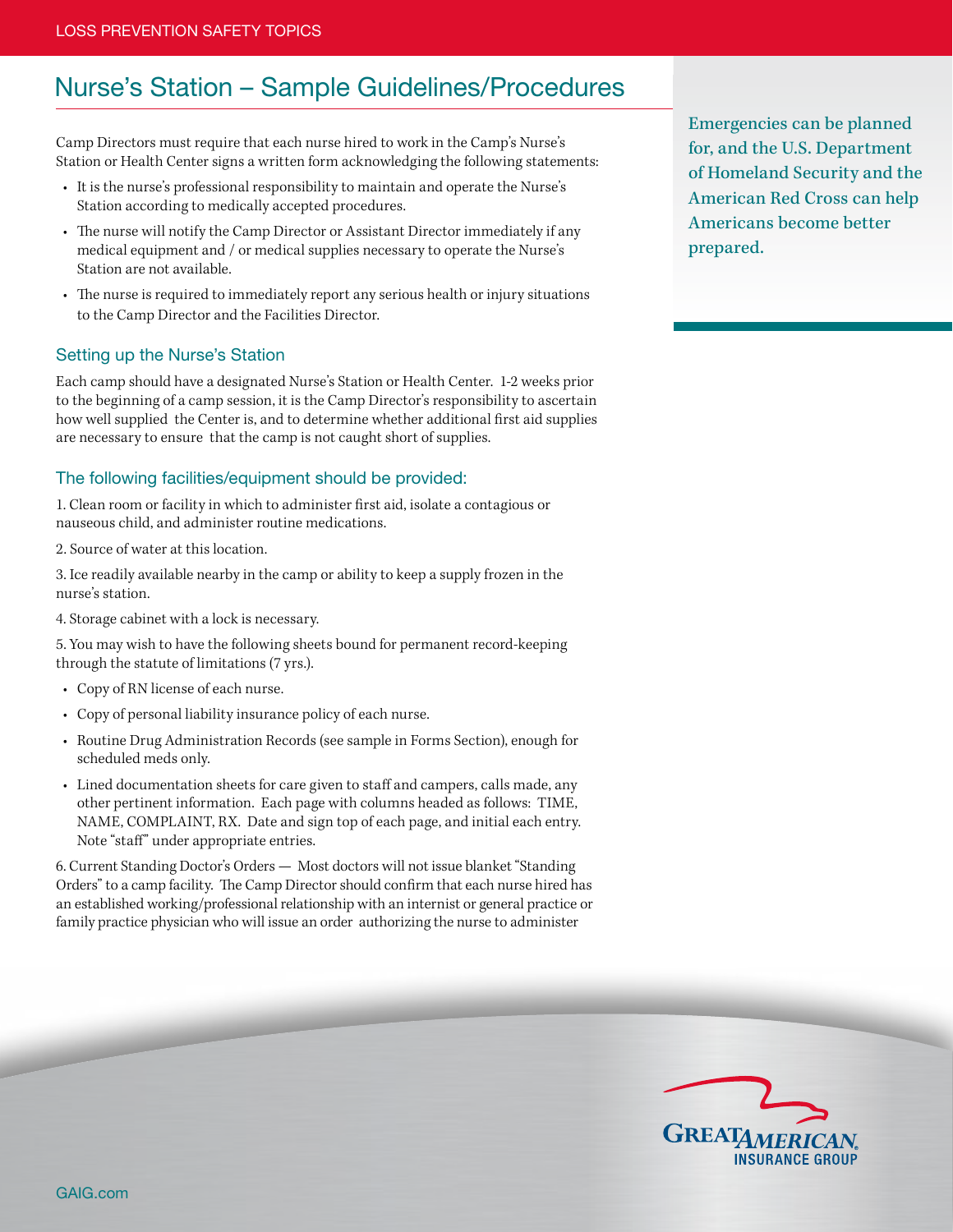over the counter medication such as aspirin or Pepto Bismol without Standing Doctor's Orders. If this is a resident camp, the camp should have these orders on file. If not, 12 weeks prior to the beginning of camp, the Camp Director should confirm that each nurse that will operate the Nurse's Station has a physician's written order to administer over the counter medications, and the nurse should be directed to bring Standing Doctor's Orders with him/her to the camp. The camp should have the medications on hand that the doctor orders: i.e. Children's Tylenol, Kaopectate, Pepto Bismol, etc.

7. The Camp Director should prepare written instructions for emergency care, and each nurse should familiarize himself or herself with the emergency procedures prior to the beginning of camp. The emergency procedures should be as specific as possible, and include:

- A written list of phone numbers for emergency care.
- Directions to the emergency facilities.
- What mode of transportation will be used.
- How long it takes to travel to the emergency facilities.
- Who will drive?
- Which vehicle will be used?
- Who will accompany the patient? If there is one nurse and he/she will go, who is responsible at the camp in his/her absence? It is best for the nurse to remain at the camp for additional emergencies.

### Operating the Nurse's Station

A nurse must be available 24 hours a day. It has been found that two nurses at a camp make this task much more manageable. If there is only one (l) nurse, set up hours (for routine visits) when the nurse is available. Then if the nurse must leave camp for any reason, someone else must be assigned to handle first aid duties and have keys to the medication cabinet.

The nurse does not always have to be present in the nurse's station (in fact it is helpful for him/her to circulate around the camp), but a written notice must always be posted at the Nurse's Station stating the nurse's whereabouts should he/she be needed in an emergency.

#### Routine Availability

Most medications are dispensed before or after meals and at bedtimes. Therefore, to keep children's medications on a regular schedule, the nurse should be in the Nurse's Station either before or after meals and at bedtime. This is essential.

After the campers' medications are in the nurse's possession following registration, she can determine when most of the children will need to report for their medications and a routine can then be established. A daily schedule should be established and communicated to the counselors.

Upon arrival at the camp, a 3" X 5" card should be prepared for each child, listing the type of medication and times of dosages to be administered. These can be easily stored and used as a reminder that each child has received his/her medication at the proper time.

#### Head Lice

This is a major problem for a camp of this type. During training, counselors and staff should be briefed by the nurse regarding lice and the proper treatment for it. The camp should have written policies regarding the treatment of head lice.